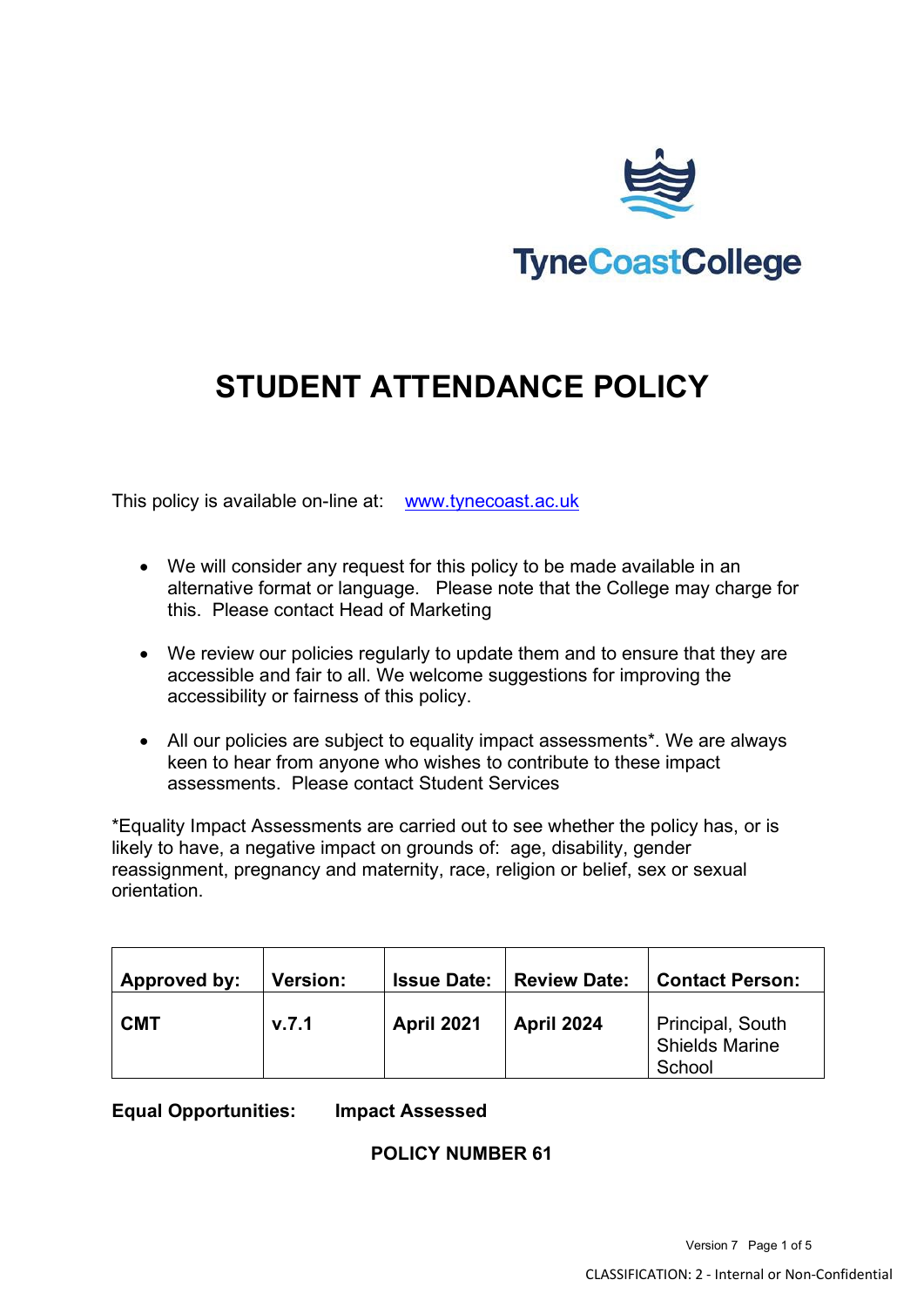# **Student Attendance Policy**

# **1. Policy Statement**

Attendance refers to the scheduled time spent on College programmes, and this can be categorised as lectures, workshops, work placement or tutorials as specified in the student's handbook/learning agreement or individual learning plan.

Regular and consistent attendance at College is expected and is critical to any student's success and achievement of their learning goals. Poor attendance can be one of the main signs of disengagement with the student's programme of study and the College will attempt as far as possible to ensure that learners remain fully engaged and succeed on their programme. Therefore all attendance will be fully monitored throughout the study programme.

It is good practice for sponsors and those with a vested interest in the student's achievement to be informed of persistent student absenteeism and this will be undertaken unless an alternative arrangement has been discussed and agreed with the personal tutor.

In respect of Further Education full time learners, ESFA funding is directly related to attendance and is monitored on a termly basis.

Each case of absenteeism is different and will be treated individually. The College accepts the many causes of absenteeism exist and will work closely with learners on an individual basis to best address the needs and wants of each learner.

# **2. Scope**

This Policy applies to all learners undertaking a course of further or higher education. However the attendance criteria for different groups of learners have been identified and addressed under group headings.

#### **3. Legislation**

No legislation is applicable to this Policy

#### **4. Responsibilities**

All students are expected to attend all of their timetabled sessions, unless prior agreement has been made and agreed with the personal tutor.

Heads of School/Department and Curriculum Leaders are responsible for the timely response to student attendance issues, and the reporting of such issues to Student Services and/or MIS where appropriate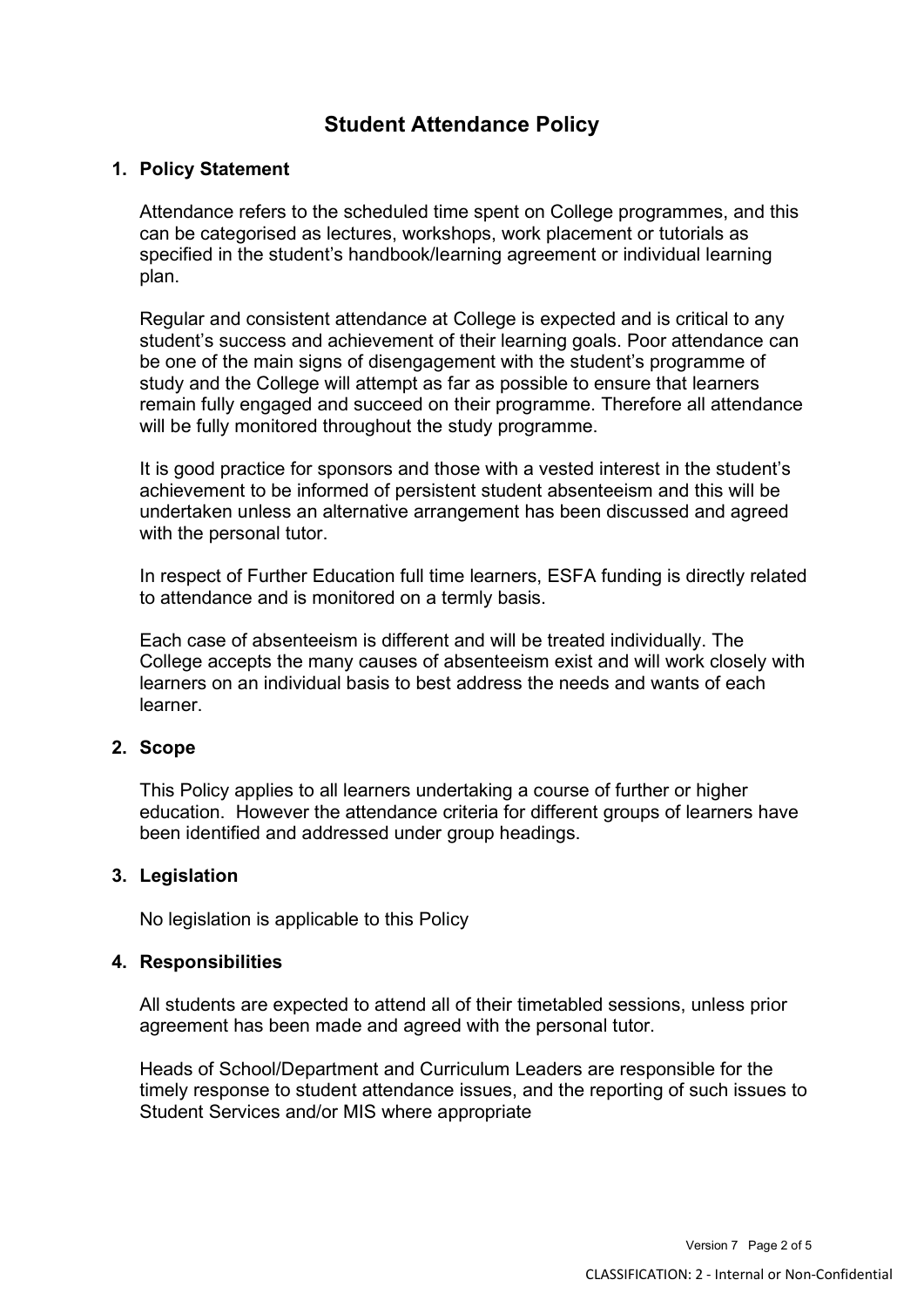Personal/Course tutors are required to monitor student attendance (via registers and EBS agent reports) and to address issues of absenteeism according to this policy.

It is the responsibility of the Curriculum Leaders to fill in withdrawal forms as soon as a learner is known to have withdrawn from their programme.

It is the responsibility of the MIS office to remove students from the EBS system on receipt of withdrawal forms or when identified by teaching staff during the data verification process.

#### **5. Actions to Implement and Develop Policy for all Learners**

All students are expected to report absences either to their course tutor or to the School administrative support staff.

Students expecting prolonged absenteeism should contact their personal/course tutor to discuss the possibility of an alternative study arrangement. In addition, students can contact Student Services, if they wish to discuss reasons for prolonged absenteeism, and where pastoral support can be offered.

Individual instances of absenteeism should always be raised by personal/course tutors, either with the student informally or through tutorials.

Lecturers are expected to make a professional judgement on whether or not an attendance mark is given (e.g. in the event of a late arrival due to weather conditions) or an absence is approved in advance. This judgement will also consider whether equality issues could have any bearing on the student attendance levels, and make suitable allowances where this occurs. Examples could include: attendance at recognised religious events or festivals, change in mobility arrangements for less able bodied learners, specialist medical appointments that can not be undertaken outside of existing timetabled events, attendance for visa appointments when arranged by the sponsor/employer.

Completion of registers, student transfer forms, withdrawal forms and exit interviews remain the responsibility of all teaching staff in conjunction with Curriculum Leaders and Heads of School.

If a student has had four consecutive weeks of non-attendance then they must be withdrawn from the college in line with the ESFA funding regulations. This ruling applies, unless, for example there are specific individual student problems and then the need to extend would be discussed and agreed between the learner and tutor concerned. It is the responsibility of the Personal/Course Tutor to inform the Curriculum Leader, so that the withdrawal form can be completed.

Regular and consistent attendance at college is expected and in some areas of the College the Awarding Body dictates the attendance level expected. Where specific attendance policy is dictated by the awarding body, then this will be adhered to by the programme administrators. It is the Tutor's responsibility to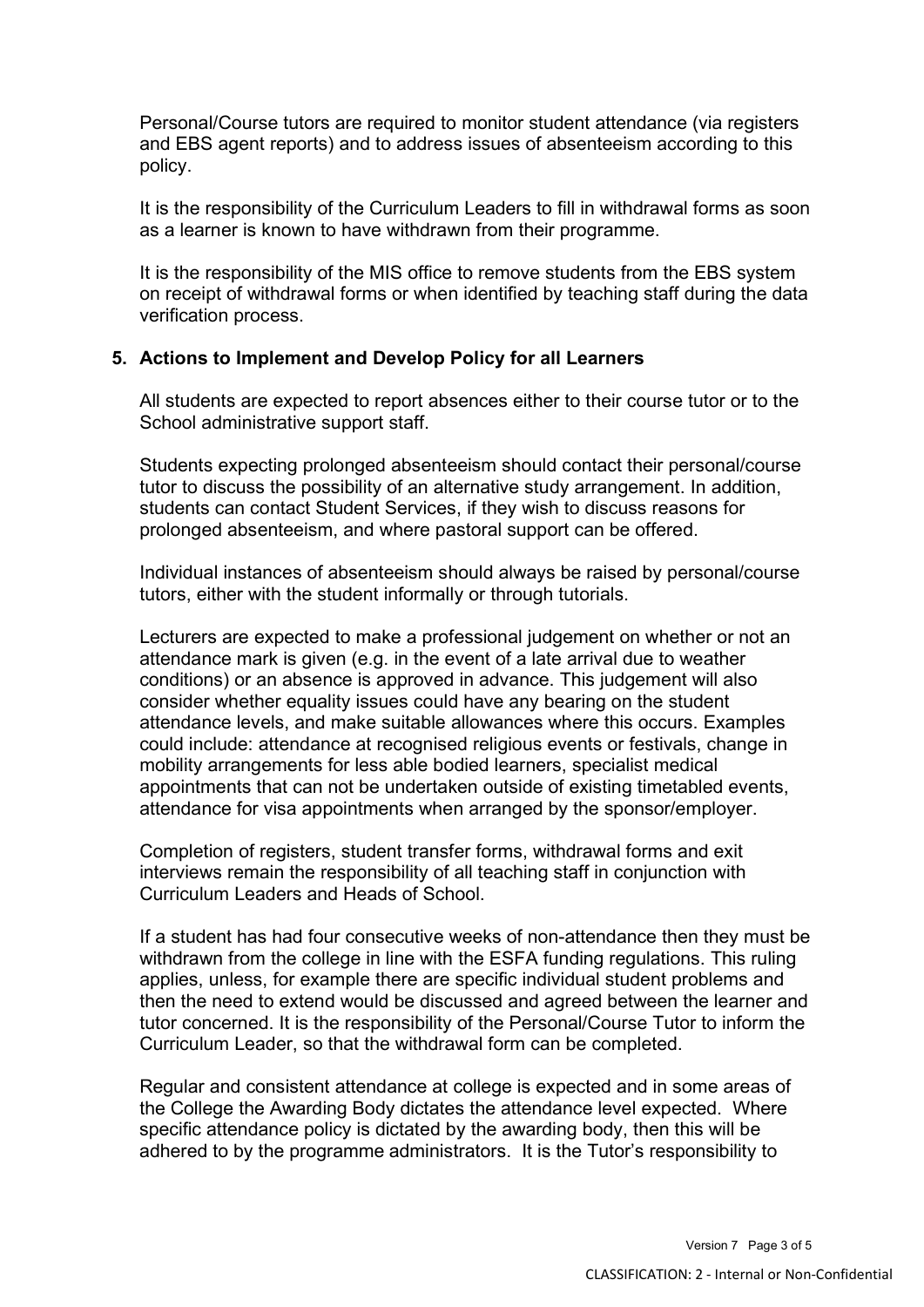make students aware of the Awarding Body's attendance requirements and ensure that they attain them or make alternative attendance arrangements.

# **6. Additional procedure for sponsored Marine School students**

Student absences are reported to all Marine Sponsors/Employers on a weekly basis, to enable them to monitor the absence records. Where the cumulative absence exceeds 10%, then this will be flagged to the Sponsor/Employer and the student will be issued with a warning letter.

Should the cumulative absence exceeds 20% then this will be brought to the attention of the Sponsor/Employer and a second warning letter will be issued.

If the absence record of the student does not improve after these warning letters, then the College will advise the Sponsor/Employer that the student should be withdrawn from the course as it is likely that the academic achievement of the student will be damaged by this continual poor absence record.

The Maritime and Coastguard Agency (MCA) has specific attendance requirements for courses and programmes which lead to the award of a Certificate of Competency. Failure to meet the required level of attendance for each courses and/or programme could lead to certification being withheld.

# **7. Additional procedures for overseas / UKVI students**

The college has a duty to ensure that students are academically engaged. We will review attendance where any student has not reached 85% attendance of their classroom-based study in any given month.

We will make a report to the UK Visa and Immigration (UKVI) Agency if any of the following conditions are met:

- o any Student fails to report within 10 days of the start date
- o any Student discontinues their studies.
- o any Student who misses 10 consecutive expected contact points. For the purposes of this policy one contact point is defined as a normal college day
- o Students whose attendance levels fall below 70% for 3 consecutive months
- o Any student absence record which is not consistent with a full time study of over 15 hours/week
- o We suspect that a student is not a genuine student

All students are required to provide changes to their personal details to the College so that the College MIS system can be updated. This will ensure College staff can contact them to clarify all periods of non-attendance that may affect their permission to study in the UK.

The College will inform all students via their main email contact where their absence record: